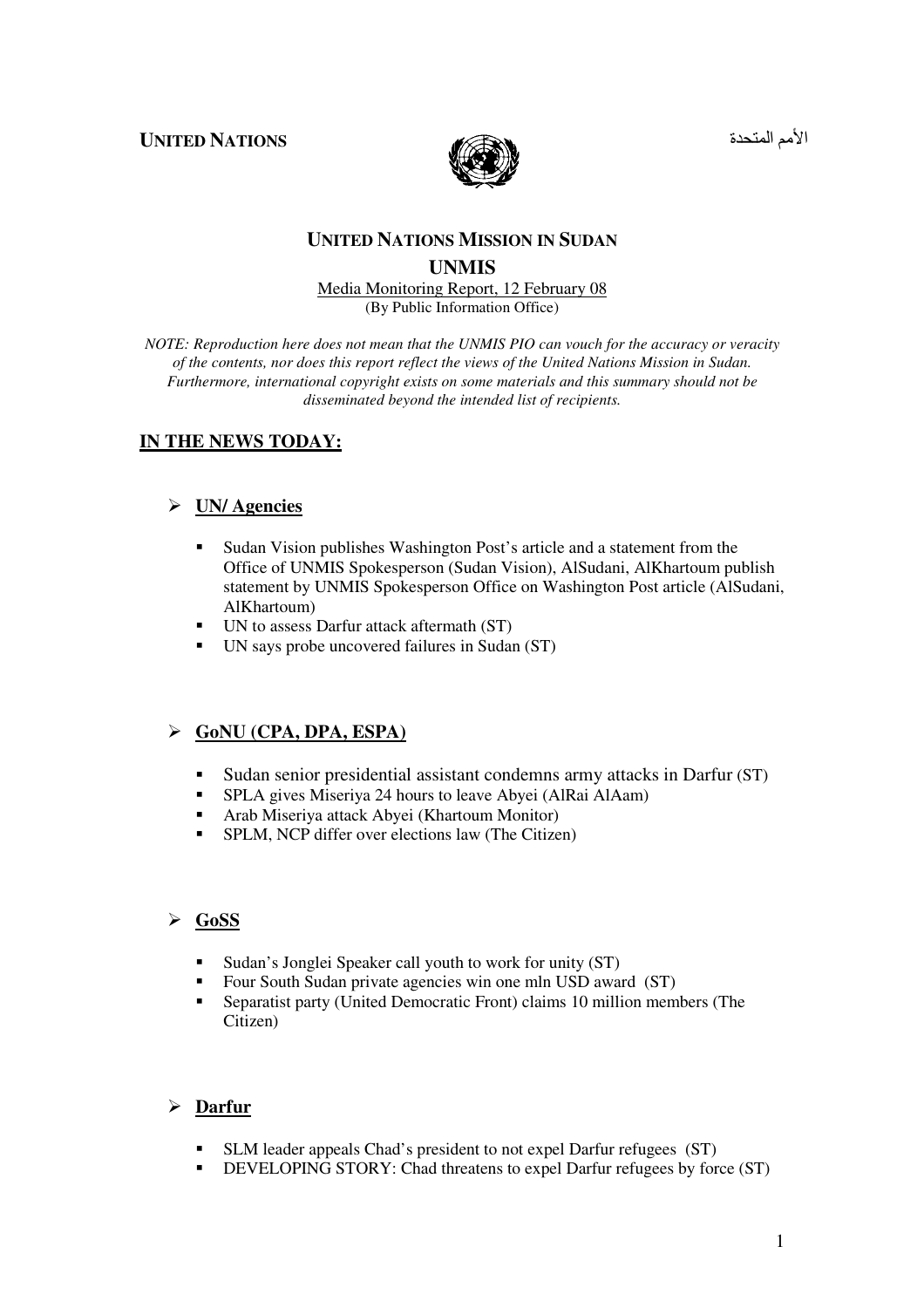**FEATURE:** Promoting the Rule of Law in Darfur (ST)

## $\triangleright$  Miscellaneous

-Rebels withdraw quietly to southeastern Chad (ST)

# **Highlights**

# UN/ Agencies

## **Sudan Vision publishes Washington Post's article and a statement from the Office of UNMIS Spokesperson (Sudan Vision), AlSudani, AlKhartoum publish statement by UNMIS Spokesperson Office on Washington Post article (AlSudani, AlKhartoum)**

In Khartoum, a spokesperson for UNMIS described Washington Post information as not new as it derives from a UN report compiled in 2006. He added that corrective and disciplinary measures were taken against those involved in the case but did not elaborate. The spokesperson stopped short of pinpointing the persons involved in the case and the measures taken against them.

## **UN to assess Darfur attack aftermath (ST)**

February 11, 2008 (EL-GENEINA) — A U.N. assessment team left on Monday to areas in West Darfur reportedly attacked by the Sudanese army and allied militia in a major offensive which residents said killed at least 47 people in one town alone.

Khartoum said its forces had attacked the Darfur rebel Justice and Equality Movement (JEM) who claimed control of the area. But residents said no rebels were in the towns and tribal leaders and that civil servants were killed by the militia.

The towns of Abu Surouj, Sirba and Suleia are located in a remote area north of el-Geneina, capital of West Darfur state, close to the Chad border.

"The assessment mission left to go to Sirba. It's a multilateral humanitarian mission accompanied by UNAMID (United Nations African Mission in Darfur)," said Orla Clinton, spokeswoman for the U.N. humanitarian office (OCHA).

On Monday leaders from the Erenga tribe, which lives in the area, told Reuters that they had recorded the names of 47 people killed in Sirba and 17 in Suleia.

Suleiman Jamous, the Darfur rebel Sudan Liberation Army (SLA) humanitarian coordinator, said about 38 had been killed in Abu Surouj but added that the numbers were difficult to verify.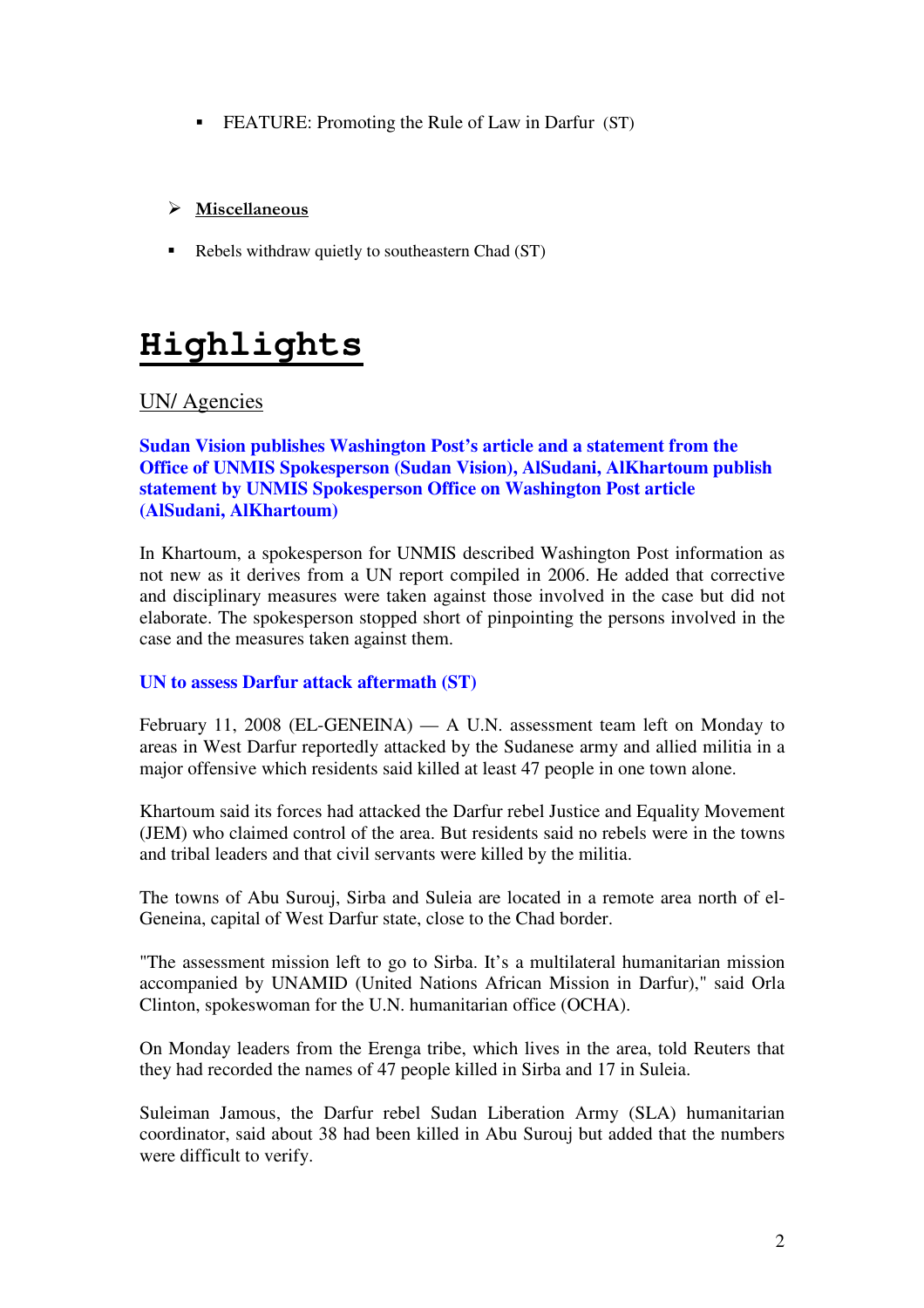A senior Sudanese army source involved in the operation told Reuters they had gathered hundreds of AK-47s and other heavy weapons in the three towns. He said that while some civilians may have been killed in the crossfire, they had fought troops from JEM many of whom were wearing civilian clothing.

"We lost soldiers and had injured — so we were definitely met with some resistance," he said, adding that two Sudanese army soldiers were killed and 12 injured in the operation.

He said JEM, which attacked and drove police out of the area last year, had cut off the towns from the outside world and the army operation was to regain control and open the roads.

The world's largest aid operation in Darfur has not been able to travel to the area in recent months because of the fighting.

#### MILITIAS

The governor of West Darfur, Abu el-Gasim, said he did not hold the Sudanese army responsible for the deaths and burning of homes, saying it was militias who had looted and killed.

Khartoum mobilised mostly Arab militia to quell the Darfur revolt which began in early 2003 as many non-Arab rebels took up arms accusing the central government of neglect.

Abu el-Gasim said the attack underlined the importance of the implementation of the security protocols of a May 2006 Darfur peace agreement, which only a few of the fractious insurgent groups signed.

"We have to have disarmament in Darfur to be able to resolve this issue," he told Reuters.

Rights group Amnesty International condemned Khartoum over the attack but said JEM should stay away from civilian areas.

The U.N. refugee agency has said they have found around 12,000 Darfuri refugees who fled the attacks which began on Friday in eastern Chad. Rebels say the entire population of 200,000 have fled. But Sudan's army said many had come home in the town of Sirba.

The International Criminal Court (ICC) has issued arrest warrants for a junior cabinet minister and an allied militia leader accused of orchestrating war crimes in Darfur. Khartoum refuses to hand them over.

(Reuters)

**UN says probe uncovered failures in Sudan (ST)**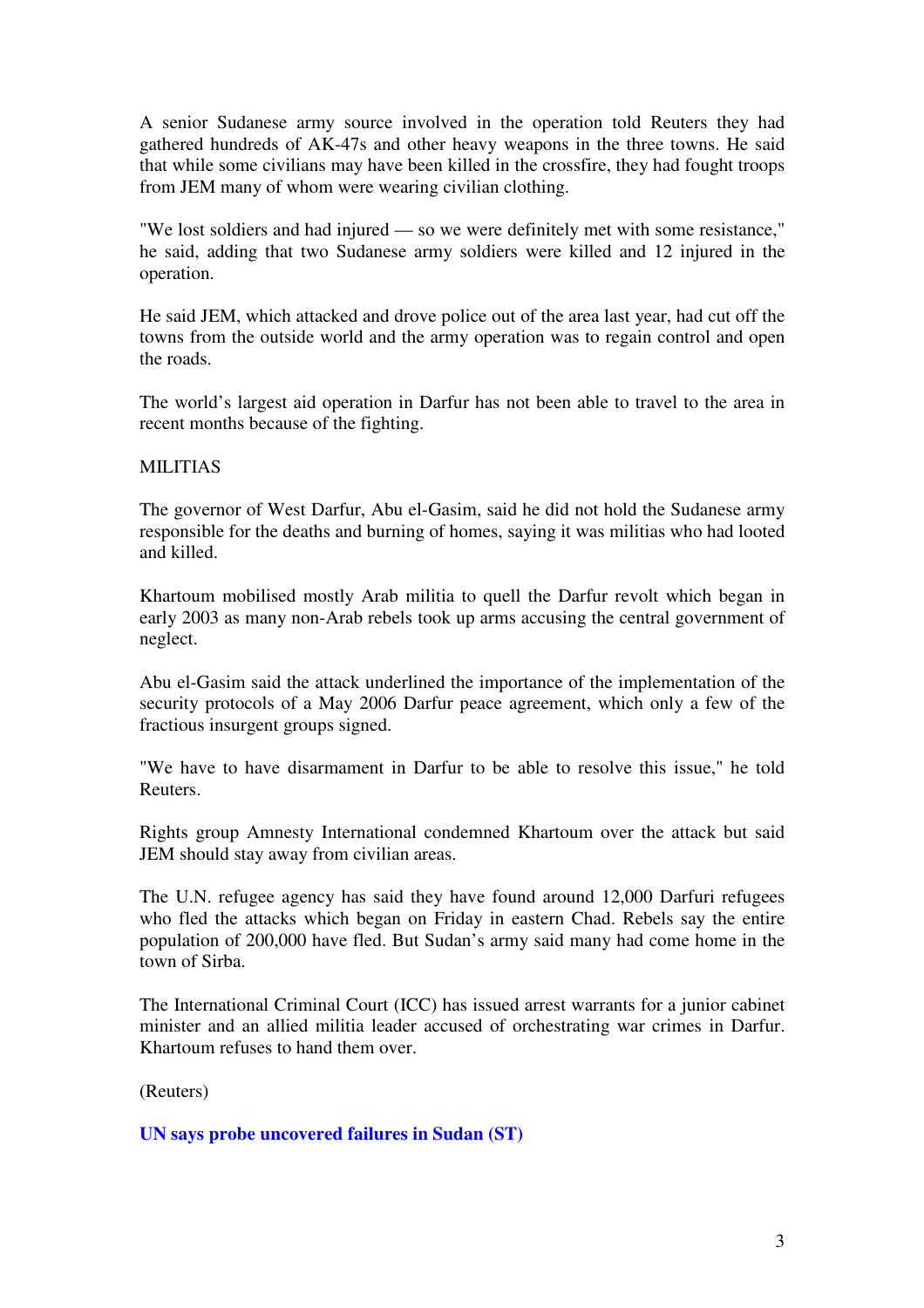February 11, 2008 (KHARTOUM) — The United Nations disciplined staff and blacklisted at least one contractor after a 2006 audit uncovered a string of failures in its "contractual and administrative" systems in Sudan, a spokesman said on Monday.

The comments followed a report in the U.S. Washington Post newspaper at the weekend that said an internal audit found staff of the U.N. Mission in Sudan (UNMIS) had squandered tens of millions of dollars in funds through waste and mismanagement.

The paper, citing audits seen by its reporters, said waste came from "renting warehouses that were never used, booking blocks of hotel rooms that were never filled, and losing thousands of food rations to theft and spoilage".

The story was widely used by media outlets controlled by Sudan's government, which has often had a stormy relationship with the U.N. over its stance on Darfur and other issues.

The UNMIS spokesman declined to comment on specific accusations of mismanagement.

But he said the U.N. had compiled a report in 2006 based on an enquiry and the inconsistencies cited in the article had been fully addressed and disciplinary measures had been taken.

One contractor had also been struck from a list of approved U.N. vendors as a result of the probe, he said.

The U.N. expanded its operations in Sudan and changed its structure in 2005 to take on a new job of monitoring the Comprehensive Peace Agreement — the deal that ended a two-decade long civil war between Sudan's north and the south.

Sources in the U.N. said the failures identified in the internal investigation had taken place during the initial start-up phase. One staff member, who asked not to be named, said staff had been under pressure to set up a huge amount of infrastructure from scratch.

The staff member added said the items of expenditure criticised in the audit were dwarfed by UNMIS's total budget for the fiscal year 2005/6 of just over \$800 million.

(Reuters)

## **GoNU (CPA, DPA, ESPA)**

## **Sudan senior presidential assistant condemns army attacks in Darfur (ST)**

February 11, 2008 (KHARTOUM) — Sudan's senior presidential assistant today issued a strong condemnation of last week's attack carried out by the army in Darfur and said that those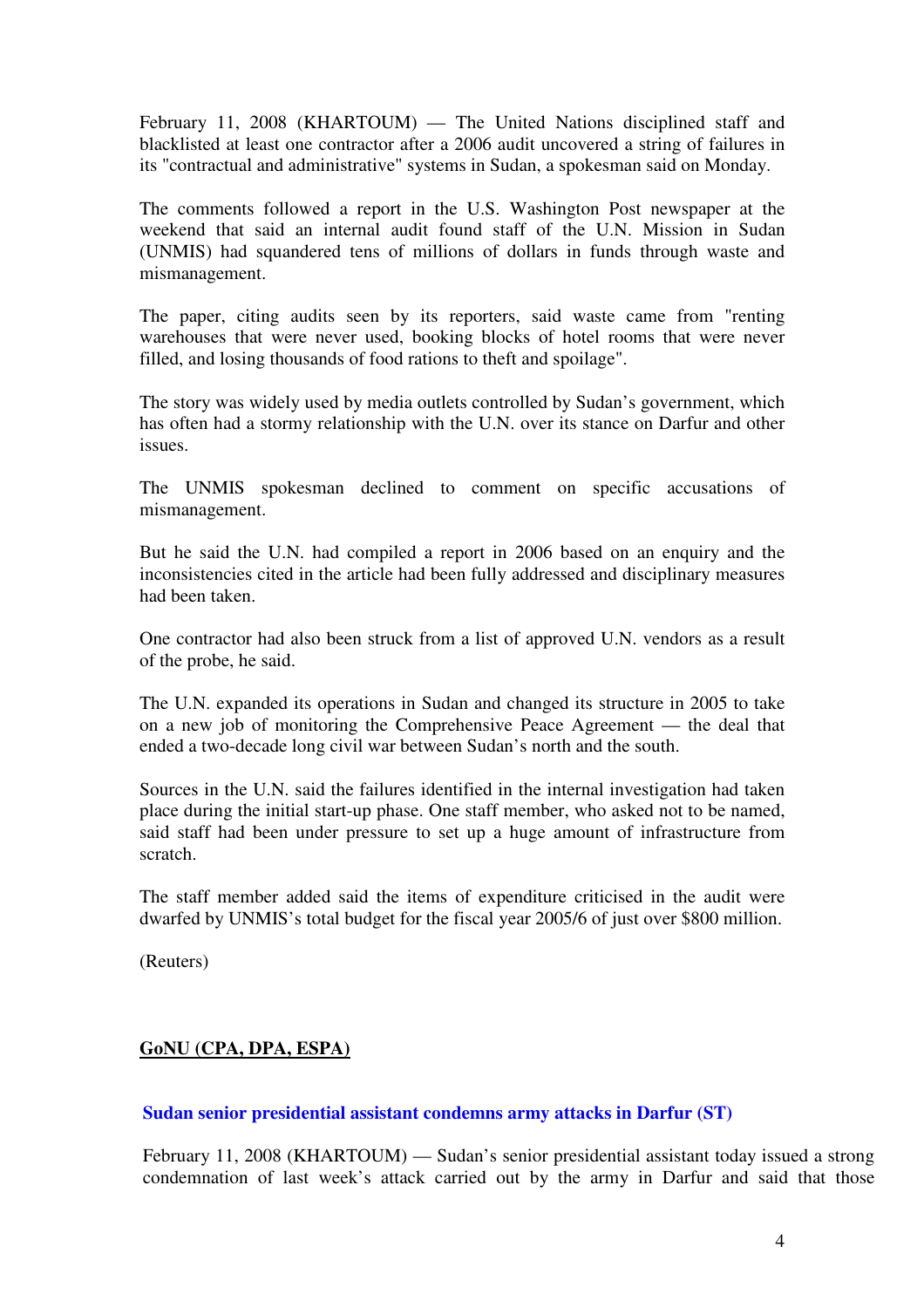responsible must be brought to justice.

 "This is a terrible massacre" Minni Arcua Minnawi told reporters at a press conference in Khartoum as quoted by the daily Al-Hayat newspaper.

In a clear departure from the official Sudanese position Minnawi called for an international inquiry into the attack that claimed a large number of civilian lives.

The Sudanese government, in its largest offensive in months, on Friday attacked Abu Surouj, Sirba and Suleia towns, forcing an estimated 200,000 from their homes — 12,000 of whom have fled into neighboring eastern Chad.

The U.N. refugee agency (UNHCR) said about 12,000 Darfuri refugees had crossed into eastern Chad after Friday's air and ground attacks.

A refugee from Sileah told UNHCR that ground attacks by the Janjaweed militia, allegedly supported by Sudanese Antonov aircraft, nearly destroyed Abu Surouj and reportedly caused heavy damage to four camps for internally displaced people.

The attacks have been condemned by U.N. officials, which Khartoum called "double standards" in a statement by its foreign ministry.

The former rebel leader and the head of a faction of Sudan Liberation Movement (SLM) dismissed the government's claim that there was rebel presence in the three towns and said that these were "safe areas".

"I call on the international community to launch an investigation through the UN and African Union (AU) in cooperation with the Darfur transitional authority to find out the truth and hold those responsible accountable" he added.

Minnawi said he spoke to the governor of West Darfur Abu Al-Gasim Imam and told him that the "events were grave and must be examined on the field".

In May 2006, the SLM signed the Darfur Peace Agreement (DPA) with the Sudanese government and its head Minni Arcua Minnawi was appointed as the senior assistant of the Sudanese president in August.

However Minnawi's faction has grown increasingly frustrated with Khartoum's negligence of the DPA.

The senior presidential assistant has distanced himself from the government's position on issues like the handing over of war crime suspects to the International Criminal Court (ICC). Sudan has so far refused to extradite any of its citizens to the ICC.

 $(ST)$ 

#### **SPLA gives Miseriya 24 hours to leave Abyei (AlRai AlAam)**

The SPLA has given the Miseriya in Abyei 24 hours to leave the town. The Head of the traditional conflict resolution mechanism, Bashtana Mohamed Salim said during a public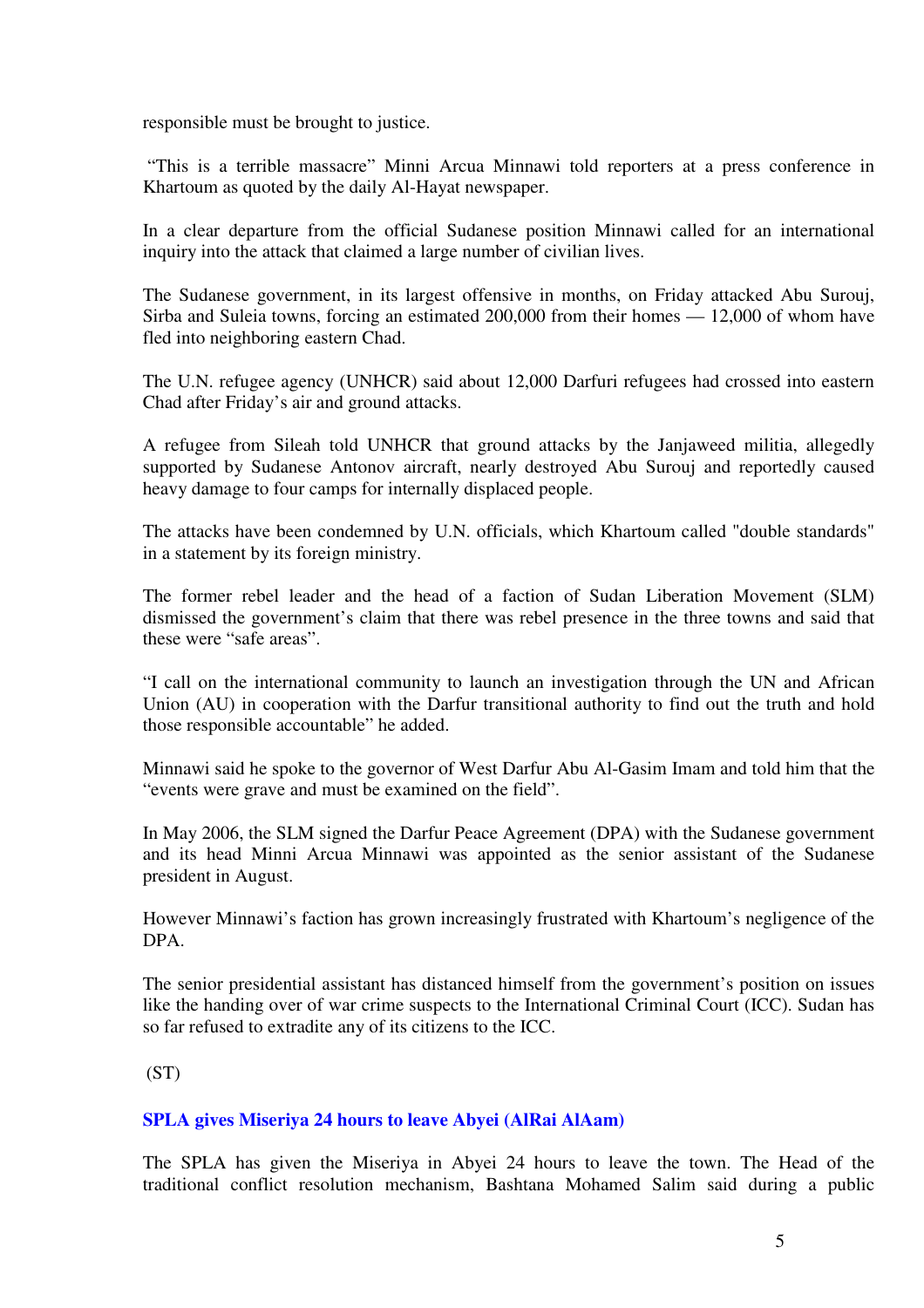demonstration yesterday the Dinka called on the Miseriya to leave Abyei in 24 hours.

## **Arab Miseriya attack Abyei (Khartoum Monitor)**

The situation in Abyei town is being reported to be very tense as Baggara are assaulting citizens from Abyei and Gogrial Counties as they return home from IDP camps in northern Sudan. The Baggara Miseriya are just 45 km away from Abyei. There are serious reports of looting of money, bicycles, clothes and sorts of valuable things by the armed Miseriya tribesmen.

The current situation started last week when Col. Gal, Biemnhom County Commissioner's cars were attacked in Bolom junction. "It was an assassination attempt but they couldn't succeed," confirmed Hassan Deng, one of the first rescue team members to reach the scene of the accident. Biemnhom Commissioner was returning from the funeral of SPLM's late Commissioner late James Ajing Path. Those who attended the funeral reported that The Commissioner delivered a strong speech which was not accepted by enemies of the CPA.

The attempt on the Commissioner's life resulted into five deaths which included some of the attackers, believed to be from nearby garrison belonging to SAF and Miseriya militias.

"Yesterday afternoon at Bolom junction, a woman was shot in the leg while the driver of the bus she was traveling in dodged bullets", said a concerned citizen from Abitok, Abyei.

The Miseriya are blocking IDPs from returning to south Sudan by laying ambushes along the only road that links southern Sudan and the north.

## **SPLM, NCP differ over elections law (The Citizen)**

The SPLM and the NCP have differed over the electoral law, an MP said. Justice Peter Samuel Mogga, an SPLM member of the National Constitutional Review Commission (NCRC) said the disagreement came when NCP insisted that the electoral law should be based on geographical representation. The SPLM said the law should be based on proportional representation.

#### **GoSS**

## **Sudan's Jonglei Speaker call youth to work for unity (ST)**

Philip Thon Aleu, February 11, 2008 (BOR, Jonglei) – In an area full of misunderstanding and instability, in Jonglei state, among individuals, ages and communities, the speaker of legislative Assembly called youth to work together for better future.

Addressing a youth rally on Friday 9, 2008 at Bor town Freedom square, Judy Boyris, the speaker of the state assembly wondered who benefits from insecurity, unstable minds and disunity!

"Without unity, there is no development," said Boyris, stressing that cattle keepers should be left alone or else they are misleading Jonglei, the state he described as "leading Southern Sudan."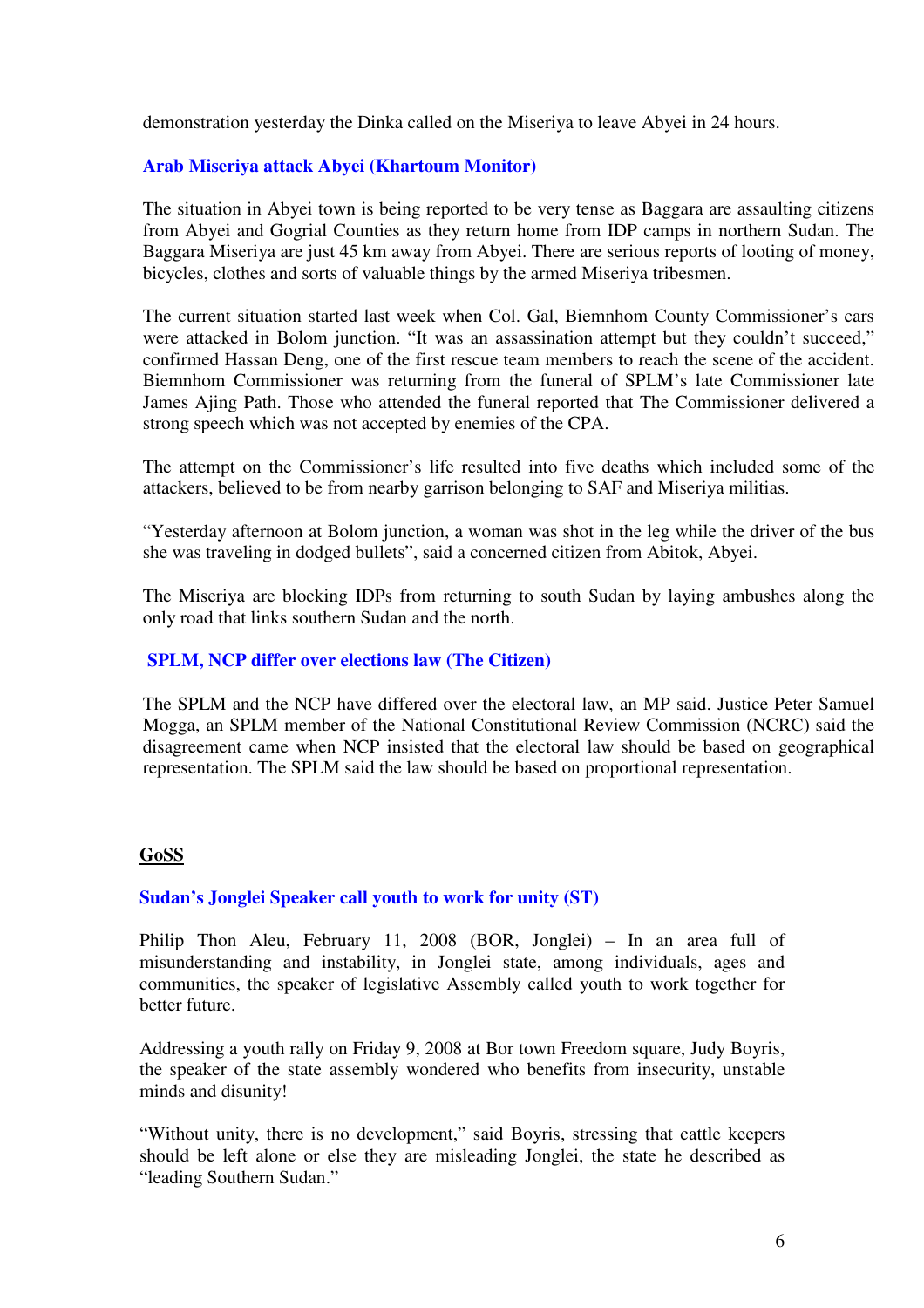He also acknowledged Bor town as the state headquarters. "Bor has a vast land and everyone can be settled here." He praised the governor for bring a little peace and should work hard, hand-in-hand, with the state authorities to make Jonglei a better state.

The themes of the rally were: Peace building, Unity, Reconciliation, Gender development and HIV/Aids awareness.

The rally, conducted by youth, is the first since peace returned to Sudan three years ago and thus, attracted the governor and all high ranking officials of the state. Jonglei Youth Association (JoYA) was launched on 15 December 2007 by former governor, Philip Thon Leek and funded by State Ministry of Social Development.

The governor argued youth to bring other members on boat for complete JoYA. "There are many youth outside there but do not what to do and when?" Kuol encouraged youth adapts other ways of getting funds than begging the government. "When you come to my office, asking for money, where I do get it? All state budget is made according to the ministries," he lamented.

"JoYA has its office built and a lot of computers," Solomon Pur, the chairman of the association disclosed in what he said is a faster movement of the body he chairs. Many associations are not 'practical' but 'theoretical' in Jonglei and Southern Sudan at large, a section of youth believe so.

"Today they call you for a meeting to decide on how to be united and tomorrow you hear of new clashes between clans, led by youth," said chol Abraham a member of Bor Youth and students Association (BOYSA) when contacted by Sudan Tribune.

However, JoYA is exceptional, because it brings Jonglei under one board and funded by state government.

(ST)

## **Four South Sudan private agencies win one mln USD award (ST)**

February 11, 2008 (JUBA) — The southern Sudan Government Ministry of Commerce, Trade and Supply and the Bank of Southern Sudan on February 8, 2008 announced an award funding worth 1 million dollars to four microfinance agencies.

The Microfinance Project, which is being supported by the Multi-Donor Trust Fund (MDTF) administered by the World Bank, is enshrined in the Interim Constitution of Southern Sudan which states that "all levels of government in Southern Sudan shall facilitate the development of the private sector, particularly indigenous entrepreneurs to establish and develop a viable private sector capable of participating effectively in reconstruction and development of Southern Sudan."

Speaking at the ceremony held at the World Bank Meeting Hall in Juba, the Minister of Commerce Trade and Supply, Anthony Lino Makana, emphasized the important role of entrepreneurs in fostering economic growth. He warned that any agency that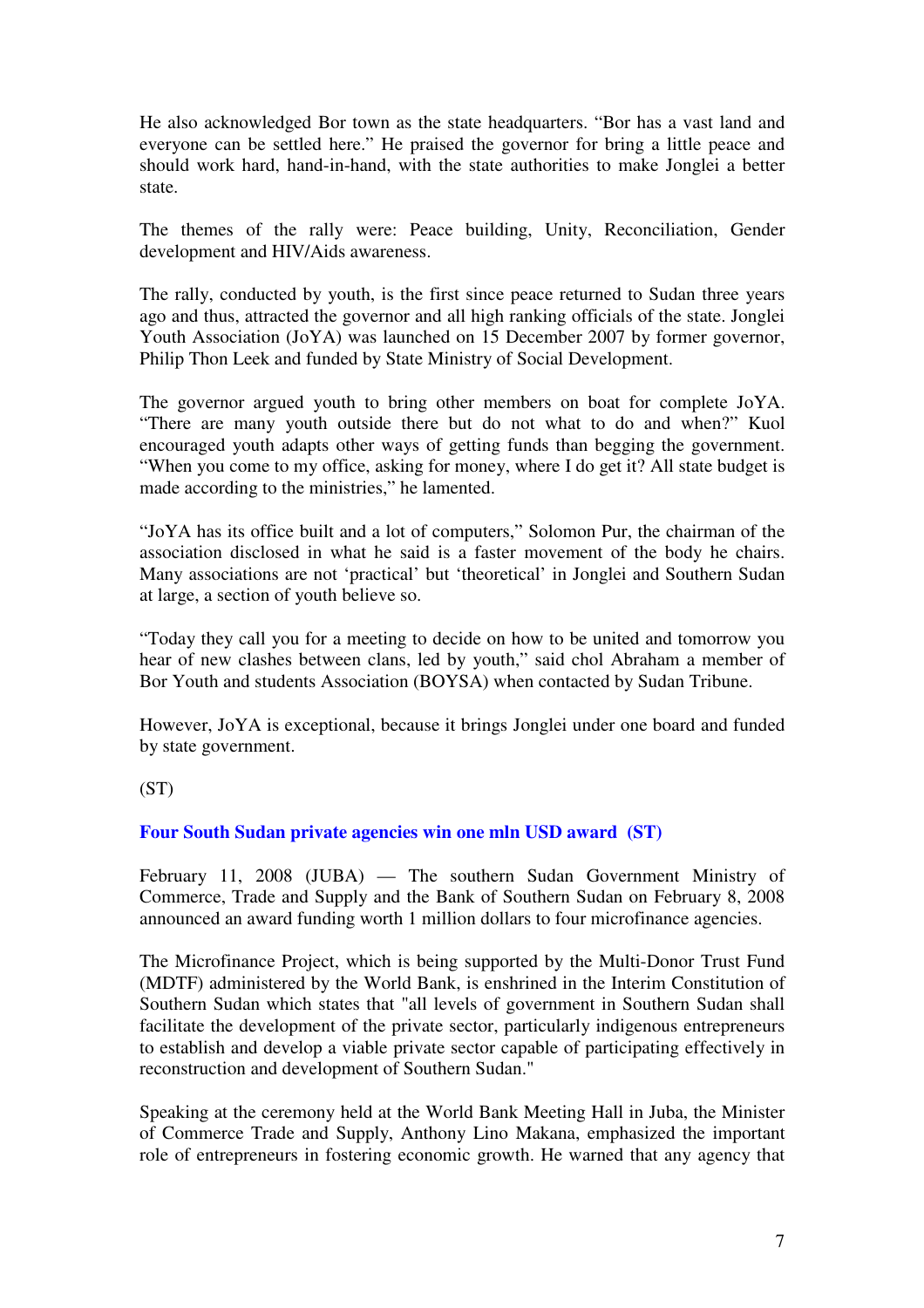will default will not only forfeit the award but will also be asked to repay any misused amount.

The four winning agencies selected on a competitive basis include the Sudan Microfinance Initiative (SUMI), the Bangladesh Rural Cooperative (BRAC), Finance Sudan and the Savannah Farmers' Cooperative.

The agencies are expected to cover seven of the ten States of Southern Sudan in the next three years but a senior official of the Bank of Southern Sudan Mr Albino Dak Othow said the Bank would boost microfinance services in all the ten States. He said in the next competition in May this year the Bank will contribute at least another 1 million dollars.

The World Bank Country Director for Sudan and Ethiopia, Kenichi Ohashi, told the gathering that while the government institutions are still in the making a private sector driven microfinance service is a commendable intervention. "It is the best thing to do to get people on their feet in Southern Sudan," he remarked.

The Deputy Governor of Bank of Southern Sudan, Kornelio Koryom Mayik, said microfinance service is a vehicle of realizing the SPLM vision of taking services to rural areas. "It is going to make life in rural areas attractive," he emphasized.

The World Bank Private Sector Development Task Team Leader, Magdi Amin, concurred with the Mayik saying the Microfinance activity will provide employment. He pointed out that when people have decent employment to earn their living, they have self-esteem and live in peace.

The Chairman of the Southern Sudan Chamber of Commerce, Ngor Ayuel Kacgor, said the success of big businesses will depend on the success of small scale businesses that will be supported by the microfinance providers.

The Ministry of Commerce, Trade and Supply also used the occasion to launch the Business Plan Competition Facility that is designed to support start up and expansion of microfinance providers and services by targeting those who already have the potential to expand.

Entrepreneurs wanting to take part in the competition have been advised to take the competition documents from the Ministry of Commerce, Trade and Supply in the Government of Southern Sudan.

Magdi of the World Bank explained that in this competition winners will be awarded funds to operate their businesses while losers will be coached how to plan their businesses.

(ST)

## **Separatist party (United Democratic Front) claims 10 million members (The Citizen)**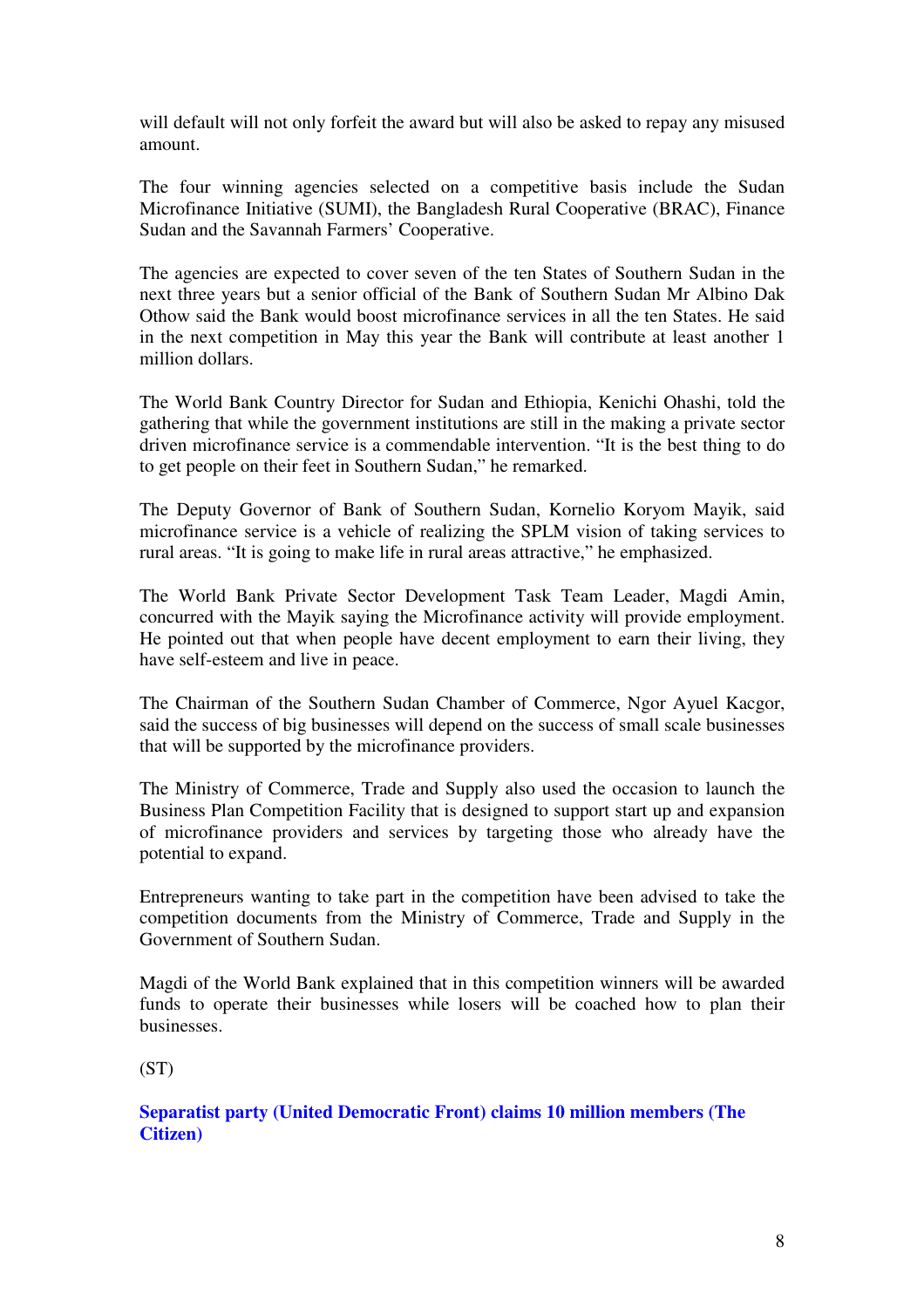A separatist political party yesterday claimed having more than ten million members for South Sudan Presidency. United Democratic Front whose main political objective is to form a separate nation, from northern Sudan, said they expect to oust SPLM in the 2009 general elections.

# **Darfur**

## **SLM leader appeals Chad's president to not expel Darfur refugees (ST)**

February 11, 2008 (PARIS) — Darfur rebel Sudan Liberation Movement, Abdel-Wahid Al-Nur has appealed the Chadian President Idriss Deby to not expel Sudanese refugees recently arrived following Sudan's army attack on rebel position in West Darfur.

Chad's Prime Minister Delwa Kassire Coumakoye said Monday that the arrival of 12,000 more refugees from Sudan's Darfur region was "harmful... for our people". Further he urged the international community to take them home.

"I appeal on the President Idriss Deby to not send these innocent people who have succeeded to escape to the ethnic cleansing practiced by the Khartoum regime." Abdel-Wahid said. He added that Chad is the unique country which opens its doors to receive these refugees who are victims of "Khartoum terror".

Al-Nur further said "By virtue of neighbourhood and kinship, the President Deby must not expel these people." He added "if they are forced to return home at this juncture that means their lives will be at risk."

He said the Sudanese army and its militias killed around 300 civilians among them there were 60 Childs

Following the last week attack in the towns of Abu Surouj, Sirba and Suleia, located in a remote area north of el-Geneina close to the Chad border, different estimations circulated but no exact figure has been sorted out. A UN team arrived in the areas today to assess the number of victims.

The U.N. refugee agency has said they have found around 12,000 Darfuri refugees who fled the attacks which began on Friday in eastern Chad. Rebels say the entire population of 200,000 have fled. But Sudan's army said many had come home in the town of Sirba.

(ST)

#### **DEVELOPING STORY: Chad threatens to expel Darfur refugees by force (ST)**

February 07, 2008 (N'DJAMENA) — The international community needs to remove Sudanese refugees who have fled to Chad to avoid fighting in the Darfur region or Chadian authorities will do it themselves, Chad's Prime Minister Nouradin Koumakoye said Monday.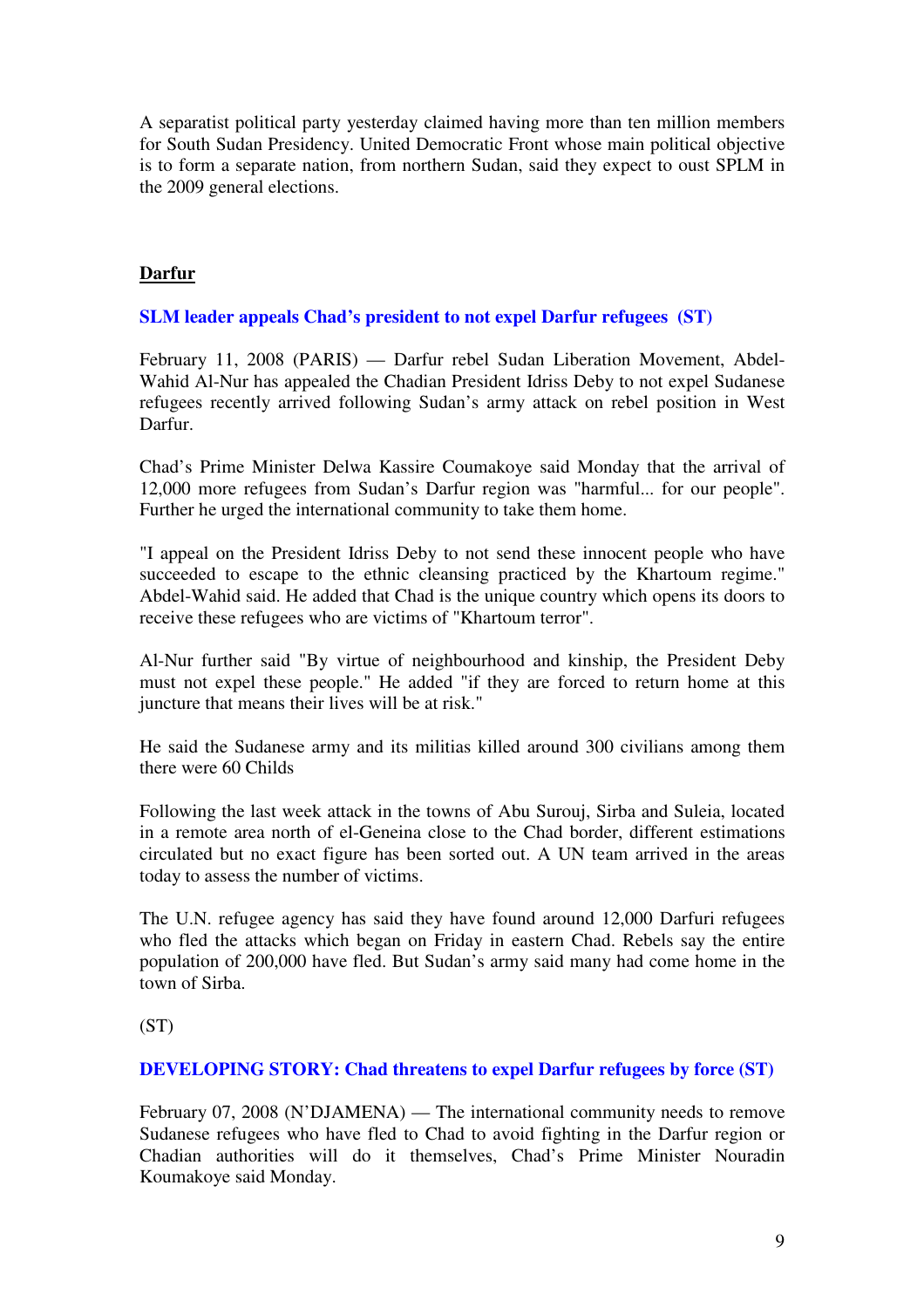"We demand that the international community transfer the population (of Sudanese refugees) from Chad to Sudan to free us," Koumakoye told reporters in N'Djamena. "We want the international community to look for another country so that the Sudanese can leave. If they cannot do it, we are going to do it," he added.

"We can't allow more refugees to come and create problems for us," Prime Minister Nouradine Delwa Kassire Coumakoye said.

"Let the international community, which is so soft on (Sudanese President) Omar Hassan al-Bashir, seek another country to shelter them," he added

The Sudanese army, in its largest offensive in months, on Friday attacked Abu Surouj, Sirba and Suleia towns, forcing an estimated 200,000 from their homes — 12,000 of whom have fled into neighboring eastern Chad.

The U.N. refugee agency (UNHCR) said about 12,000 Darfuri refugees had crossed into eastern Chad after Friday's air and ground attacks.

"It's mainly men so far but they told us that more refugees are on their way, mostly women and children," UNHCR spokeswoman Helene Caux said. She said they planned to move them to refugee camps further inside Chad already housing some 240,000 Darfuris.

A refugee from Sileah told UNHCR that ground attacks by the Janjaweed militia, allegedly supported by Sudanese Antonov aircraft, nearly destroyed Abu Surouj and reportedly caused heavy damage to four camps for internally displaced people.

(ST)

(Information for this report provided by AP and Reuters)

#### **FEATURE: Promoting the Rule of Law in Darfur (ST)**

By James Pearce

February 11, 2008 (EL-GENEINA) — West Darfur is a long way from my home in North Carolina in the southern part of United States of America. But my path to El Geneina makes sense in light of my work in the region.

Prior to serving as a UN Volunteer Rule of Law Officer with the United Nations Development Programme (UNDP), I got to know the warmth of the Sudanese people when I worked as a teacher in a refugee school for children in Istanbul, Turkey. A number of my former students came from various parts of Sudan. More recently, I was a legal advisor at Africa and Middle East Refugee Assistance (AMERA) in Cairo, Egypt, where I worked closely with a number of Darfurians who had come to Cairo seeking asylum. In Egypt – where I earned a Masters Degree in International Human Rights Law at the American University in Cairo and carried out research on Darfur for my thesis – my concern with the growing displacement in the western part of Sudan led me to apply to work as a UN Volunteer in Darfur.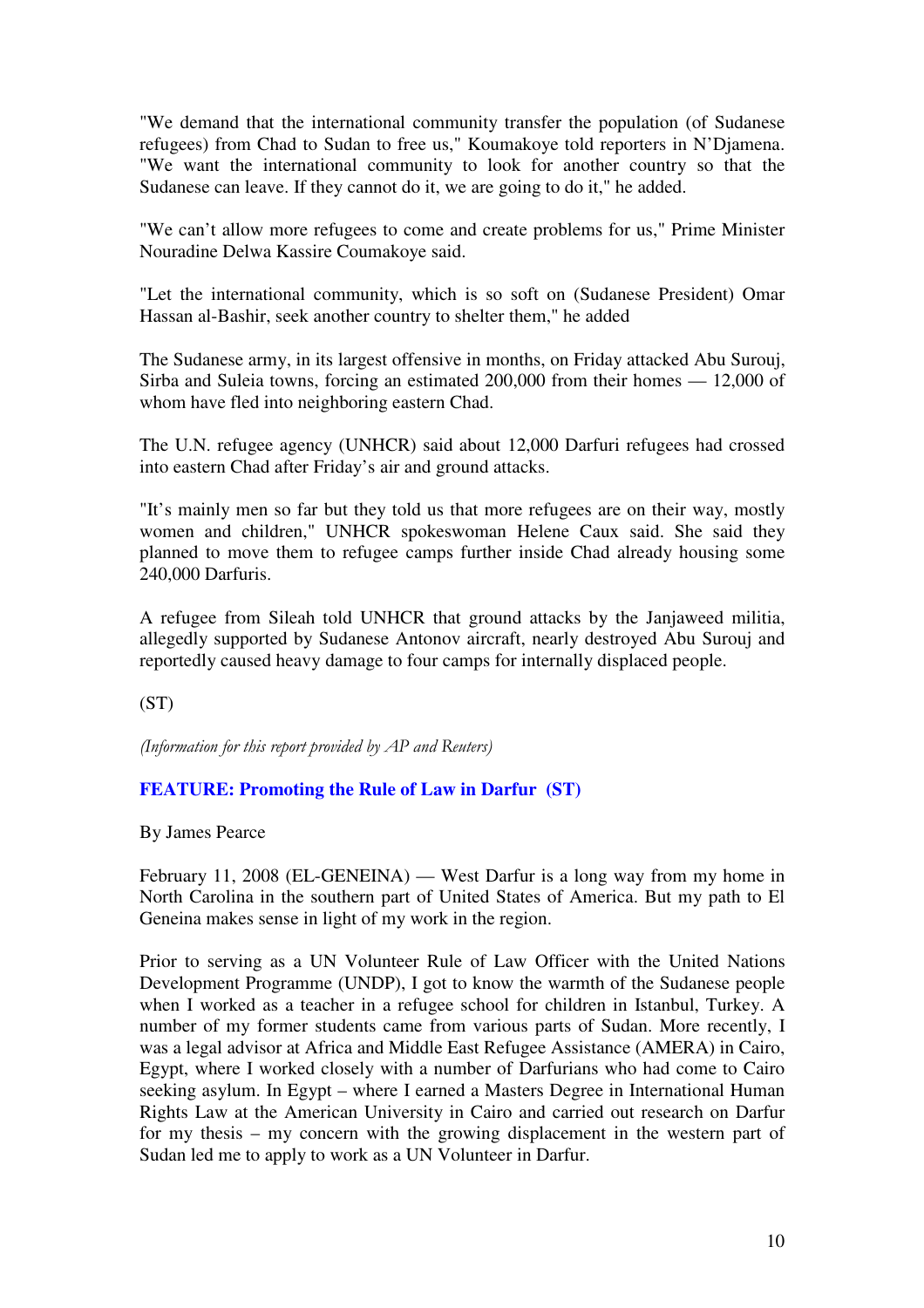My volunteer work as a Rule of Law Officer consists of both travel within West Darfur and interaction with a range of Sudanese and international partners. This morning I traveled to one of the eight internally displaced persons (IDP) camps around El Geneina to meet with a group of paralegals, a mix of local villagers and IDPs who have received training in human rights and Sudanese law facilitated by UNDP and our partner, the African Centre for Human Rights. Paralegals patrol the camp, mediate disputes and refer cases on to our office if remedy through the formal judicial system is appropriate.

In the afternoon, I sat with a colleague and a group of Darfurian lawyers to discuss how we can collaborate to provide more effective legal aid to vulnerable and marginalized groups in El Geneina. The two meetings – conducted in Arabic – are representative of UNDP's enlisting of local actors in an effort to uphold human rights principles and enhance access to justice in the midst of the ongoing conflict in Darfur. More personally, these meetings – and by extension, my work as a Rule of Law Officer – reflect my own commitment to the principles of volunteerism embodied in being a UN Volunteer.

In addition to the provision of legal aid and support to paralegals, a third important component of the Rule of Law program consists of a series of trainings, workshops and seminars that UNDP holds in conjunction with the El Geneina branch of the University of Zalingei. These events allow individuals from all facets of society to come together to discuss issues including the relationship between Shar'ia Islamic Law and human rights principles, strategies for mitigating violent conflict and sustaining livelihoods and the role of armed movements in the reconciliation and reconstruction process in Darfur. Working with a multicultural group of individuals on a such a range of issues – all of them aimed at restoring justice and confidence for the people of Darfur – is one of the most exciting aspects of being a UN Volunteer.

UNDP's Rule of Law project in West Darfur does not only cover El Geneina. Approximately once a month, one of us from the El Geneina office travels to Zalingei, a town in the eastern part of West Darfur. The flight from El Geneina to Zalingei takes about forty minutes. The helicopter lifts up from El Geneina's dusty airstrip, hovers momentarily over the Durti and Ardamata IDP camps, before heading east over dry wadi beds and roaming herds of camels to drop down over the mountain ridges onto the no longer arable land that has become Zalingei's landing pad.

Missions to Zalingei are often hectic, as one only has three or four days to oversee all of UNDP's Rule of Law activities. Moreover, tensions in Zalingei often run high. UNDP, along with its partner in Zalingei the International Rescue Committee (IRC), is committed to strengthening the rule of law despite an environment of ongoing violence.

Recently, my missions to Zalingei have given rise to ideas for various exciting projects. With the support of IRC and the United Nations High Commissioner for Refugees (UNHCR), UNDP has begun to address the issue of labor exploitation, which puts IDP children and women at risk. Cases of children put to work making bricks or carting heavy goods around Zalingei in wheelbarrows and reportedly underpaid (if paid at all) for their labor have been reported.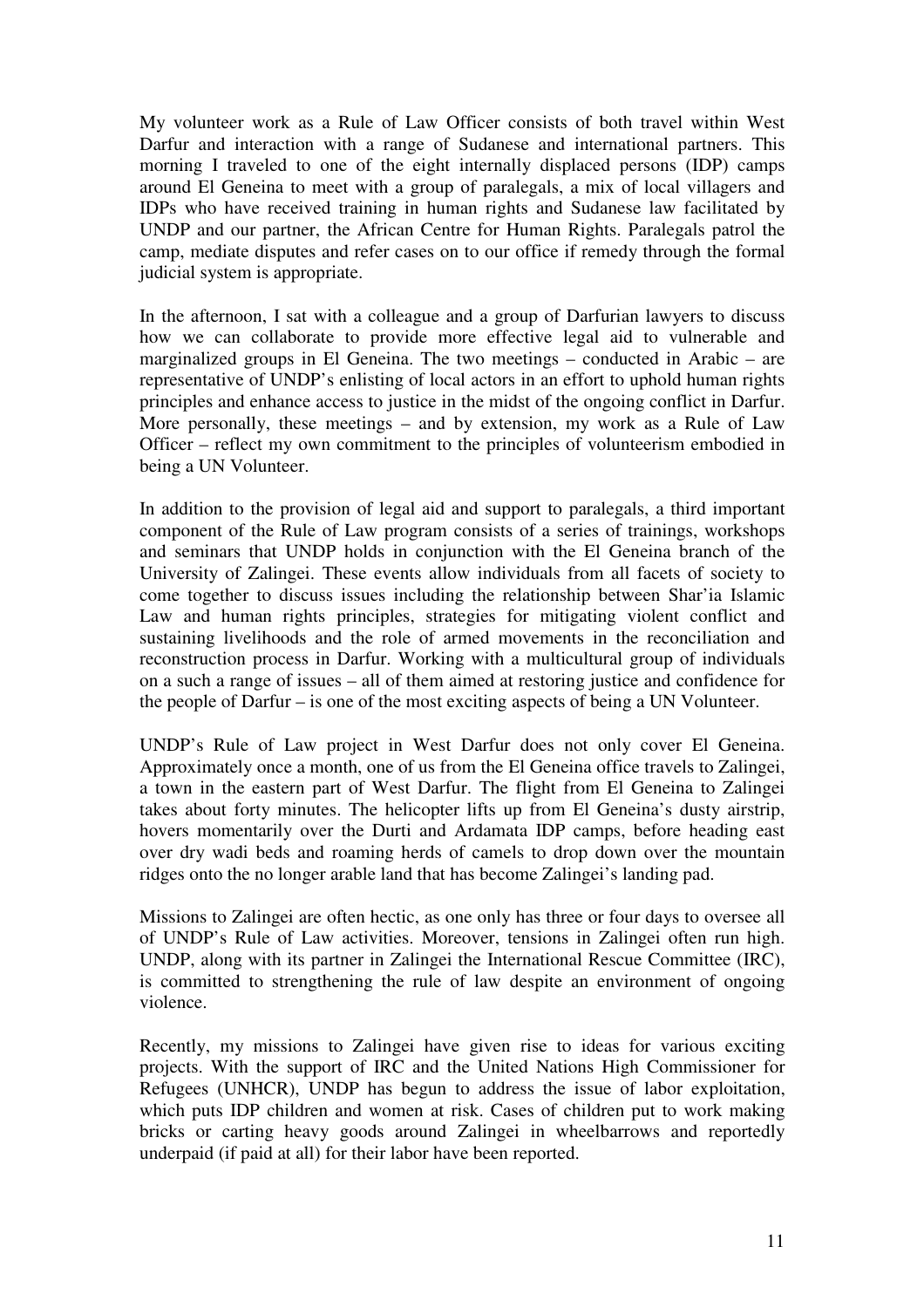Another initiative aims to engage directly with governmental authorities in Zalingei to explain the mandates and programmatic activities of four UN agencies working in the area: UNDP, UNHCR, the United Nations African Mission in Darfur (UNAMID) Human Rights Team and UNAMID Police.

Finally, in a meeting I recently had with members of the Center for Peace and Development Studies at the University of Zalingei, we agreed on going forward with an idea for a two day workshop to discuss the role of the Native Administration in upholding the rule of law in Darfur. The Native Administration, a group of community leaders and local customary authorities tasked with resolving disputes and maintaining a community's equilibrium, has seen its influence wane amidst the turmoil of fighting in recent years. The workshop will seek to understand how the conflict has changed the functioning of the Native Administration as well as to think creatively about the prospective role of the Native Administration in the peace process in Darfur.

It is always with a mix of excitement and anxiety that I travel to Zalingei. UNDP's Rule of Law work throughout Darfur deals with sensitive issues centering on the protection of human rights and the provision of legal representation to marginalized groups. The heightened tension in a place like Zalingei makes this type of work more stressful, but the opportunity to engage in it as a UNV makes it ultimately more rewarding as well.

(ST)

## **Miscellaneous**

## **Rebels withdraw quietly to southeastern Chad (ST)**

February 11, 2008 (NDJAMENA) — Chadian rebels who tried last week to overthrow president Idriss Deby withdrew quietly to the southeastern border of the country, French general said today.

"They left Mongo (in central Chad) after several days' occupation and two or three hundred pick-up trucks are headed in single file over several kilometres towards the three-way frontier," Colonel Paul Perie said. "It's very orderly."

The rebels could head back into Sudan's strife-wracked Darfur region or back via the CAR, unless they chose to remain in the sparsely populated border area.

But a rebel spokesperson Abderaman Koulamallah said that they want to stretch the government troops out as far as possible from their bases.

"The triple frontier zone wouldn't be bad for them, because it's discreet and they could get new supplies from Sudan," Perie told journalists.

The Chadian army, equipped with the pick-up trucks best suited to the rugged semidesert territory, was on the move about 100 kilometres (60 miles) behind the rebels